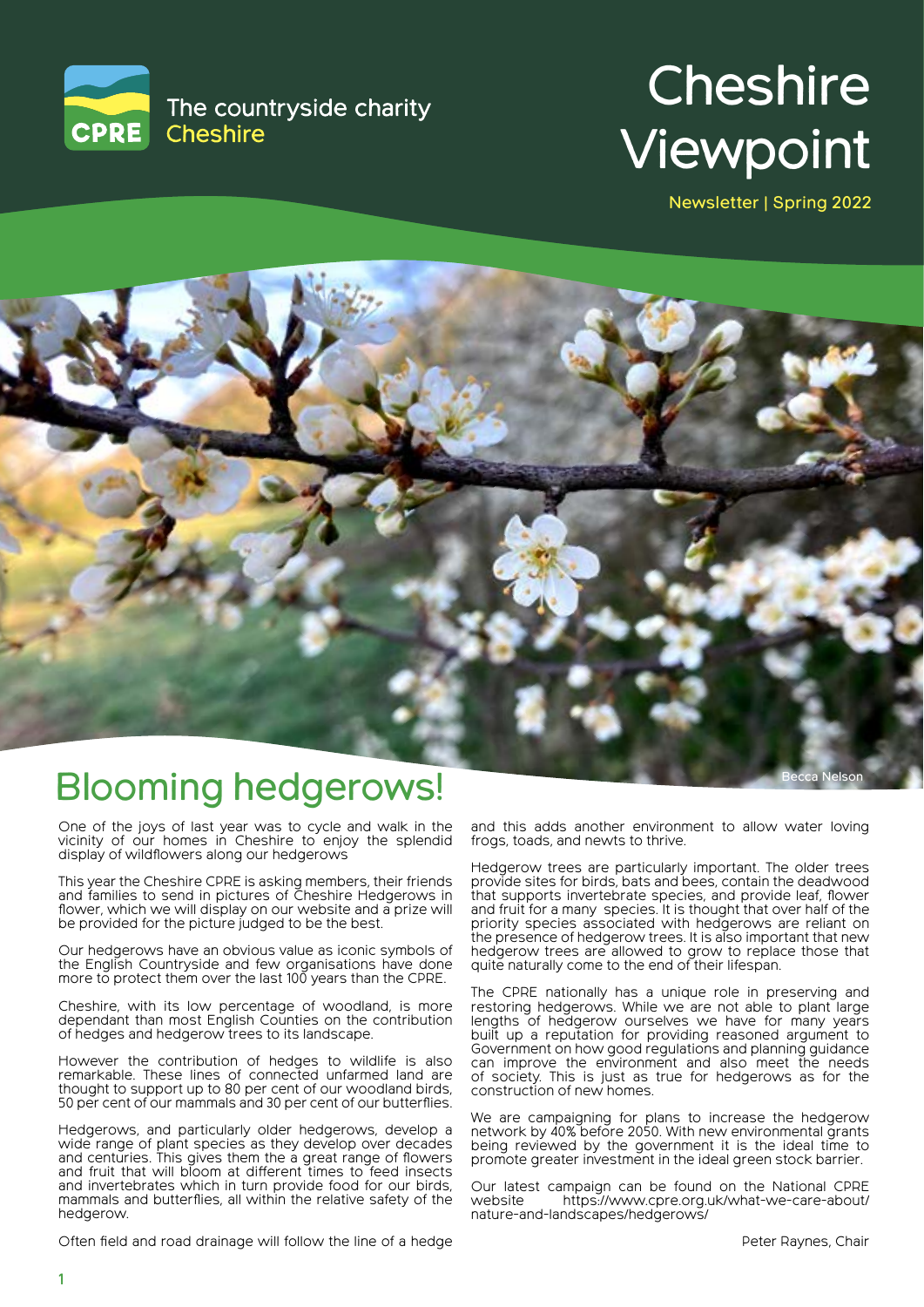# Planning news

#### It's official: the Government U-turned on the planning system changes

Congratulations to the CPRE network for winning the hearts and minds of our MPs, who spoke against proposed reform of the planning system that was deemed harmful. The zoning and assumed permission implied vastly reduced transparency and community engagement in planning decisions. The reforms were officially scrapped in January by Michael Gove who became the Secretary of State for Levelling Up, Housing and Communities with the final say in planning matters.

We continue to seek improvements in the planning system to ensure when development is planned the environment is treated fairly with other considerations. For example, the way housing numbers are calculated is a key source of frustration as the 'standard method' inflates the quantity of homes planned by being reliant on Office of National Statistic 2014 data with high growth implied and proven inaccurate by 2016, 2018 and 2020 data. When the stringent Housing Delivery Test is applied Councils most certainly fail due to the housing targets being impossible to achieve and this leads to further loss of land in Green Belt for housing delivery. It is an infuriating situation, and it must be stopped.

Wirral Planning Matters: CPRE Cheshire continues to campaign with the Wirral Society and the Wirral Green Space Alliance on the progression of the local plan to avoid needless countryside harm. We have been campaigning jointly for a much lower housing requirement in the next submission draft of the Local Plan, and a focus on brownfield regeneration at Wirral Waters to avoid needless Green Belt land release.

Previously, 12,000 homes were identified due to the flawed 'standard method' calculation (see comments above) leading to four times as many houses being planned as are needed.

The next local plan is due for Regulation 19 consultation in April subject to Council approval. This is when comments go directly to an independent examination panel. It is expected that interested landowners and developers will push for a higher housing requirement in support of more sites being allocated and in the Green Belt to be accepted as proposed allocations.

#### Objection to the proposed development of Danes Moss South Macclesfield in Cheshire East

CPRE Cheshire does not usually object to a site allocated for development via the democratic local plan process, however, in this case it decided to do exactly this due to the level of environmental harm that would occur if development of the peat moss is implemented.

Peat moss is scientifically proven to be a significant natural store of carbon. Nationally, The Climate Change Committee recommends 79% of peatlands should be restored by 2050 to support the Government's international legally binding commitments on climate change. Another material consideration is that Cheshire East brought forward the development of its Environment Strategy as the UK Parliament declared an environment and climate emergency on 1 May 2019. The Local Plan was adopted before this date. If development occurs, it will lead to the emission of a significant amount of greenhouse gases. The development of the site will also cause substantial harm to biodiversity of rarity.

In our letter to the Council, we highlighted the planned development will pose a significant risk to the rare ecology, including the UK's second most threatened species of bird, the Willow Tit, identified as breeding there in 2021. Therefore, we recommended that Cheshire East Council rethinks the development decision and decides not to allow the development in the future

# Michael Buchanan

CPRE Cheshire would like to acknowledge our sincere thanks for the generous legacy of £10,000 left to the charity by former member, Michael Buchanan.

Michael Buchanan was an active member who took a special interest in HS2. Those of us who took part in a walk along the Trent and Mersey canal from Whatcroft in 2017 will remember being welcomed into the Buchanans' beautiful garden for refreshments and a group photo after a very interesting walk, at which Ros Todhunter pointed out the many signs of ground instability which make the mid-Cheshire brine fields such a challenging site for the construction of a high speed railway.

This generous legacy will be used to help CPRE Cheshire to continue to employ Jackie Copley, a professional planner, to support our members in responding to planning applications and feeding into local plan consultations, to try to ensure that necessary development takes place in the least damaging and most sustainable locations.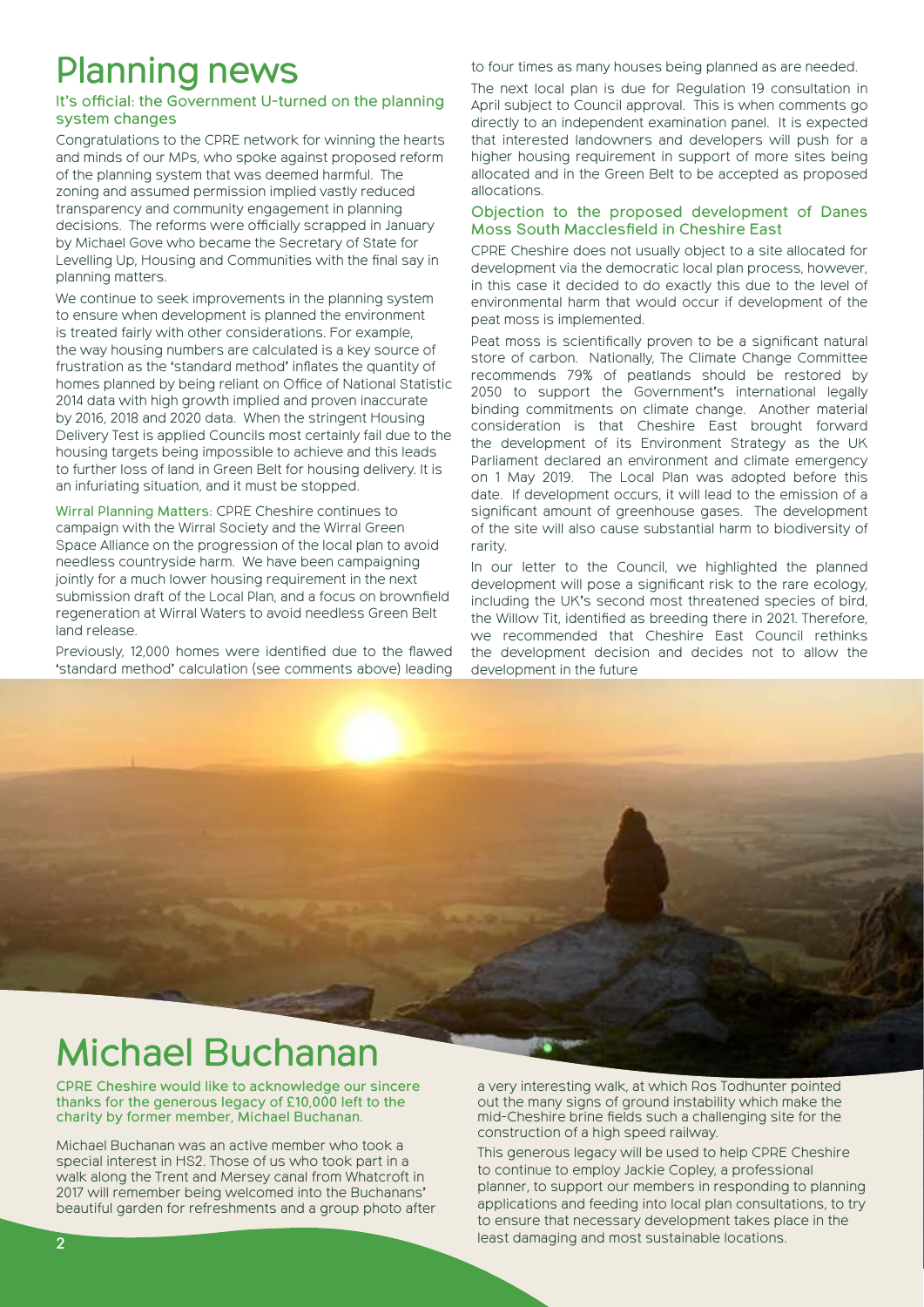Jodrell Bank Observatory: CPRE Cheshire expressed huge support for planning policy protection for the Jodrell Bank Observatory in the Supplementary Planning Document consultation. The site and its consultation zone are in a rural setting of Cheshire East. New development must not create electrical interference that harms the efficiency of the telescopes, the heritage significance, or the landscape.

The JBO was founded in 1945 to pioneer new science of using radio waves for the exploration of the universe instead of visible light. The 66m Transit Telescope made the first ever identification of a radio object outside our own galaxy - the great nebula in Andromeda. It was superseded by the Lovell Telescope in 1957 but is recognised by UNESCO for its outstanding universal value and was awarded World Heritage Site status in July 2019. Understandably the people of East Cheshire are proud of this heritage.

#### Proposed expansion of Bredbury Industrial Estate

into Green Belt: CPRE made a representation against an appeal against Stockport Council's refusal of the application, highlighting Green Belt and other environmental harms, in support of the local community group. Andrew Gwynne MP articulated other local community concerns including traffic congestion, increased air pollution, loss of an important and beloved greenspace along the Tame River Valley.

#### Update: Appeal dismissed! Jackie Copley commmented 'It's heartening to see greenspace openness and landscape character protected for future generations.'

HS2: CPRE Cheshire will consider the HS2 Phase 2b: Crewe to Manchester Environmental Statement documents for the areas of Hough to Walley's Green; Wimboldsley to Lostock Gralam; Pickmere to Agden and Hulsheath; Broomedge to Glazebrook; Risley to Bamfurlong; Hulsheath to Manchester Airport; Davenport Green to Ardwick; and Manchester Piccadilly Station and where there are understood to be particular issues of importance to CPRE it will voice concerns.

Ordinarily CPRE supports increased investment in strategic rail, but arguably alternative options exist to invest in the existing rail network to improve rail connectivity with northern towns and existing rail network to improve rail connectivity with northern towns and cities with much less environmental harm, saving woodland, nature reserves and land in our Green Belt. Consequently, it is considered that the proposed route of the HS2 track and the station location in rural areas is harmful to a significant level. Therefore, CPRE Cheshire remains opposed to its development..

Meeting with Charlotte Nichols, MP: CPRE Cheshire representatives held a useful meeting with Warrington North MP Charlotte Nichols in March, discussing plans to improve active travel connections within Warrington and to make better use of the Green Belt, and HS2 (Charlotte strongly opposes the Golborne Link). We support strategic plans to connect parks and green spaces in the Green Belt around the town to improve access to recreational green spaces and safe walking and cycling routes for residents.

#### Warrington Planning Matters

Users of Warburton Bridge will be aware of proposals to increase the toll from 12p to £1 per journey, and change its legal status, potentially leading to people taking longer routes to avoid paying the toll fee, increasing congestion and journey times. The consultation is open until May 10th.

Motorway service area proprosal (j11 M62): Jacqui Johnson will speak on behalf CPRE at the appeal. The proposed site is in the Green Belt.

Six:56 Warrington, a proposal for warehousing in the Green Belt, has been approved, adding to the number of warehouses in the area. This may be called in, in the light of it being a Green Belt site.

### Land use and Net Zero

According to the International Panel for Climate Change, agriculture, forestry and changes to land use accounts for up to 25% of greenhouse gas emissions. How can we reduce this?

A number of measures have been proposed by the Committee on Climate Change in order to help the UK to meet its Net Zero commitments. Perhaps the biggest proposed change to our landscapes is the pledge to increase UK forestry cover from 13% to a minimum of 17% by 2050, which would entail planting roughly 30,000 hectares of new woodland (both broadleaf and conifer) annually. Agroforestry, which aims to plant trees on agricultural land whilst retaining its agricultural function, could be responsible for a quarter of the carbon savings. Alongside this, faster growing bioenergy crops can deliver savings in carbon emissions, and have a role to play in Carbon Capture and Storage measures.

Restoring former or degrading peatlands by creating conditions by which they become wetlands again stops them from releasing greenhouse gases into the air as they dry out, as well as creating habitats to support biodiversity. If 50% of upland peat and 25% of lowland peat is re-wetted, this would leave the best and most productive land available for food production.

Farmers can reduce their own contribution to climate change by using controlled release fertilisers, improving the health of livestock and slurry acidification, as well as adopting new practices such as no-till farming, which benefits soil health and biodiversity.

And as consumers, if we reduce consumption of the most carbon-intensive foods (beef, lamb and dairy) by about 20% per person, and reduce food waste, we could reduce cattle and sheep numbers by around 10% despite projected population growth, which would save 7MtCO2e of carbon dioxide equivalent emissions annually.

#### Andrew Needham

(pictured below helping out at his daughter's farm in Shropshire)